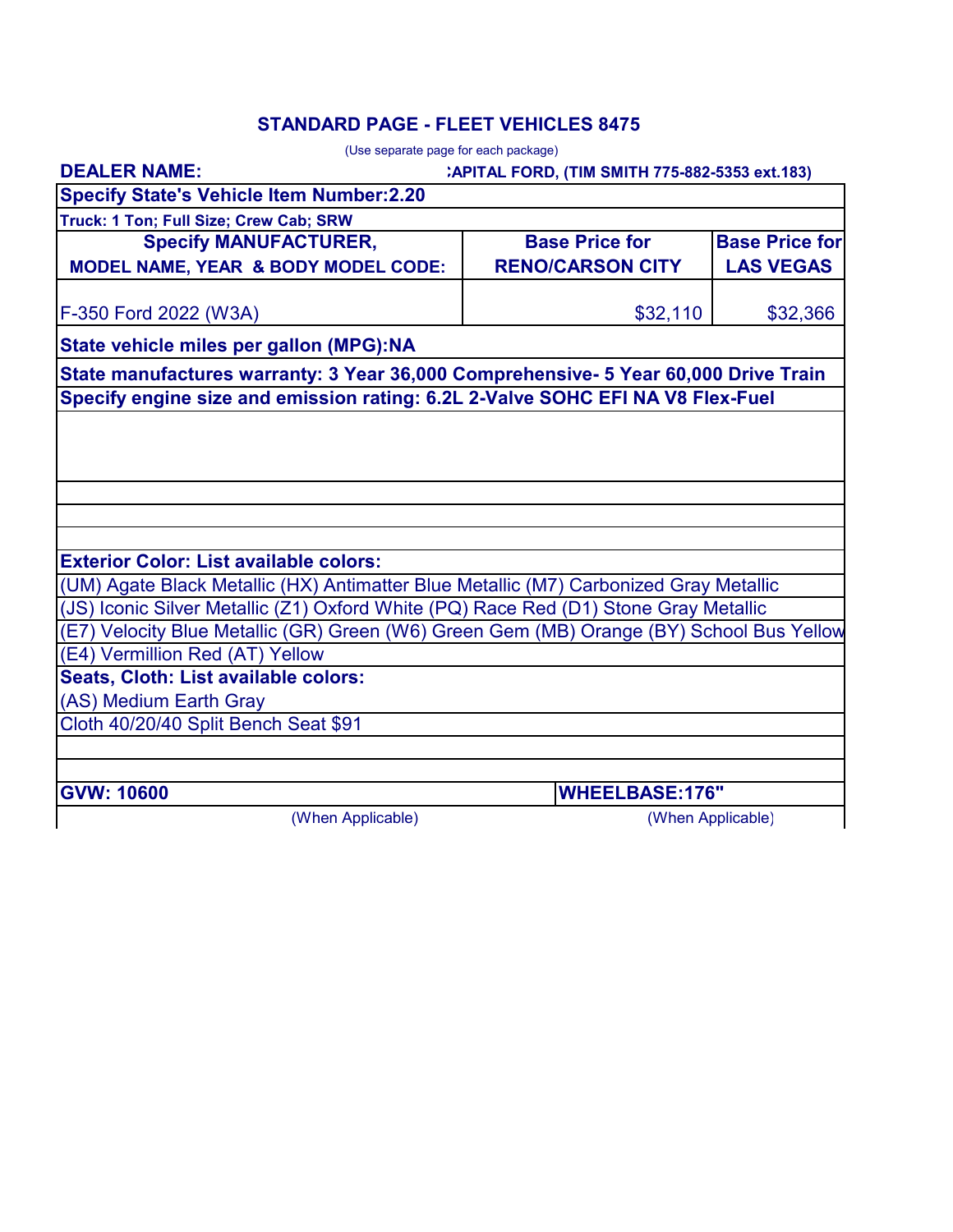### **OPTION PACKAGE PAGE ~ FLEET**

(Use separate page for each package)

#### **DEALER NAME\_\_\_\_\_\_\_\_\_\_\_\_\_\_\_**

### **(TIM SMITH 775-882-5353 ext.183)**

**Specify State's Vehicle Item Number:**

**Option Package Name/Code:** (i.e. 1.1 Sedan: Full size; 4 door; 6 passenger)

\$

List Equipment Features Below:

XLT 2WD=\$4743

40/20/40 Cloth Bench seat, AM/FM CD, Carpet Floor, Cruise, Power Windows - Locks - Mirrors Heated Tow Mirrors, Trailer Brake Controller, SYNC Communications